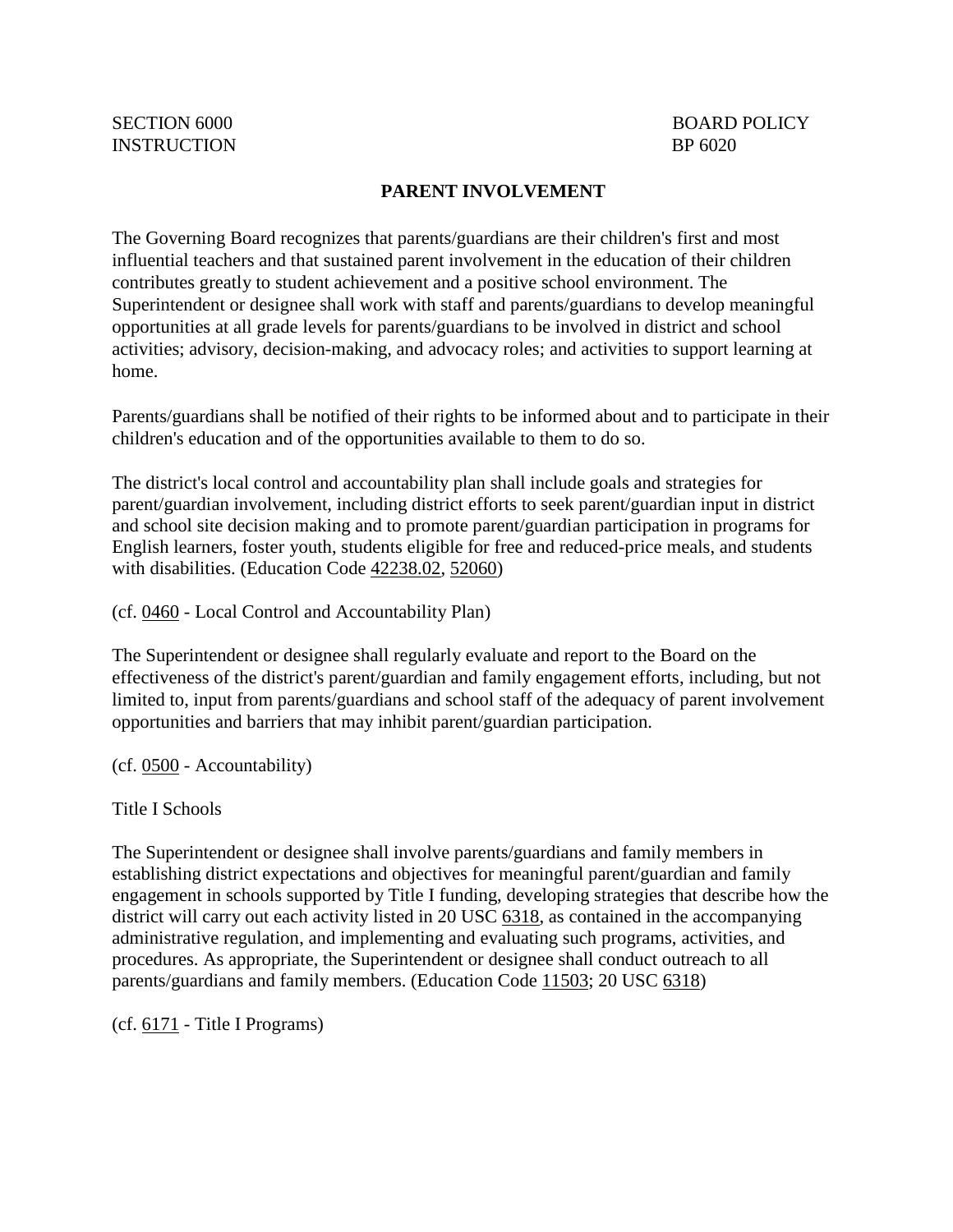When the district's Title I, Part A allocation exceeds the amount specified in 20 USC [6318,](http://gamutonline.net/displayPolicy/302984/6) the Board shall reserve at least one percent of the funding to implement parent/guardian and family engagement activities. The Superintendent or designee shall involve parents/guardians and family members of participating students in decisions regarding how the district's Title I funds will be allotted for parent/guardian and family engagement activities and shall ensure that priority is given to schools in high poverty areas in accordance with law. (20 USC [6318,](http://gamutonline.net/displayPolicy/302984/6) [6631\)](http://gamutonline.net/displayPolicy/302716/6)

(cf. [3100](http://gamutonline.net/displayPolicy/352637/6) - Budget)

Expenditures of such funds shall be consistent with the activities specified in this policy and shall include at least one of the following: (20 USC [6318\)](http://gamutonline.net/displayPolicy/302984/6)

1. Support for schools and nonprofit organizations in providing professional development for district and school staff regarding parent/guardian and family engagement strategies, which may be provided jointly to teachers, principals, other school leaders, specialized instructional support personnel, paraprofessionals, early childhood educators, and parents/guardians and family members

2. Support for programs that reach parents/guardians and family members at home, in the community, and at school

3. Dissemination of information on best practices focused on parent/guardian and family engagement, especially best practices for increasing the engagement of economically disadvantaged parents/guardians and family members

4. Collaboration with community-based or other organizations or employers with a record of success in improving and increasing parent and family engagement

5. Any other activities and strategies that the district determines are appropriate and consistent with this policy

Non-Title I Schools

The Superintendent or designee shall develop and implement strategies applicable to each school that does not receive federal Title I funds to encourage the involvement and support of parents/guardians in the education of their children, including, but not limited to, strategies describing how the district and schools will address the purposes and goals described in Education Code 11502. (Education Code 11504)

Legal Reference:

EDUCATION CODE

11500-11506 Programs to encourage parent involvement

48985 Notices in languages other than English

51101 Parent rights and responsibilities

64001 Single plan for student achievement